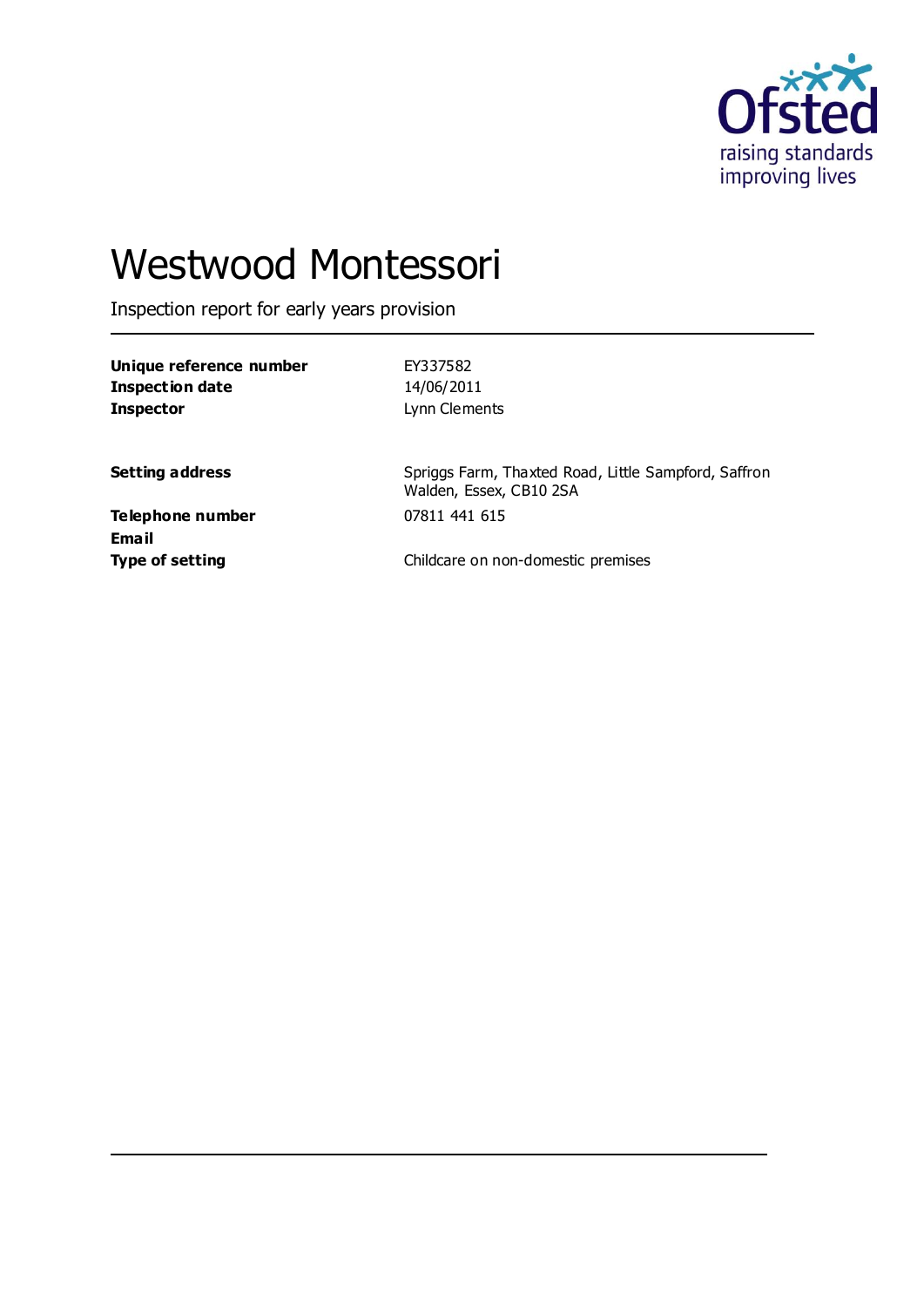The Office for Standards in Education, Children's Services and Skills (Ofsted) regulates and inspects to achieve excellence in the care of children and young people, and in education and skills for learners of all ages. It regulates and inspects childcare and children's social care, and inspects the Children and Family Court Advisory Support Service (Cafcass), schools, colleges, initial teacher training, work-based learning and skills training, adult and community learning, and education and training in prisons and other secure establishments. It assesses council children's services, and inspects services for looked after children, safeguarding and child protection.

If you would like a copy of this document in a different format, such as large print or Braille, please telephone 0300 123 1231, or email enquiries@ofsted.gov.uk.

You may copy all or parts of this document for non-commercial educational purposes, as long as you give details of the source and date of publication and do not alter the information in any way.

T: 0300 123 1231 Textphone: 0161 618 8524 E: enquiries@ofsted.gov.uk W: [www.ofsted.gov.uk](http://www.ofsted.gov.uk/)

© Crown copyright 2011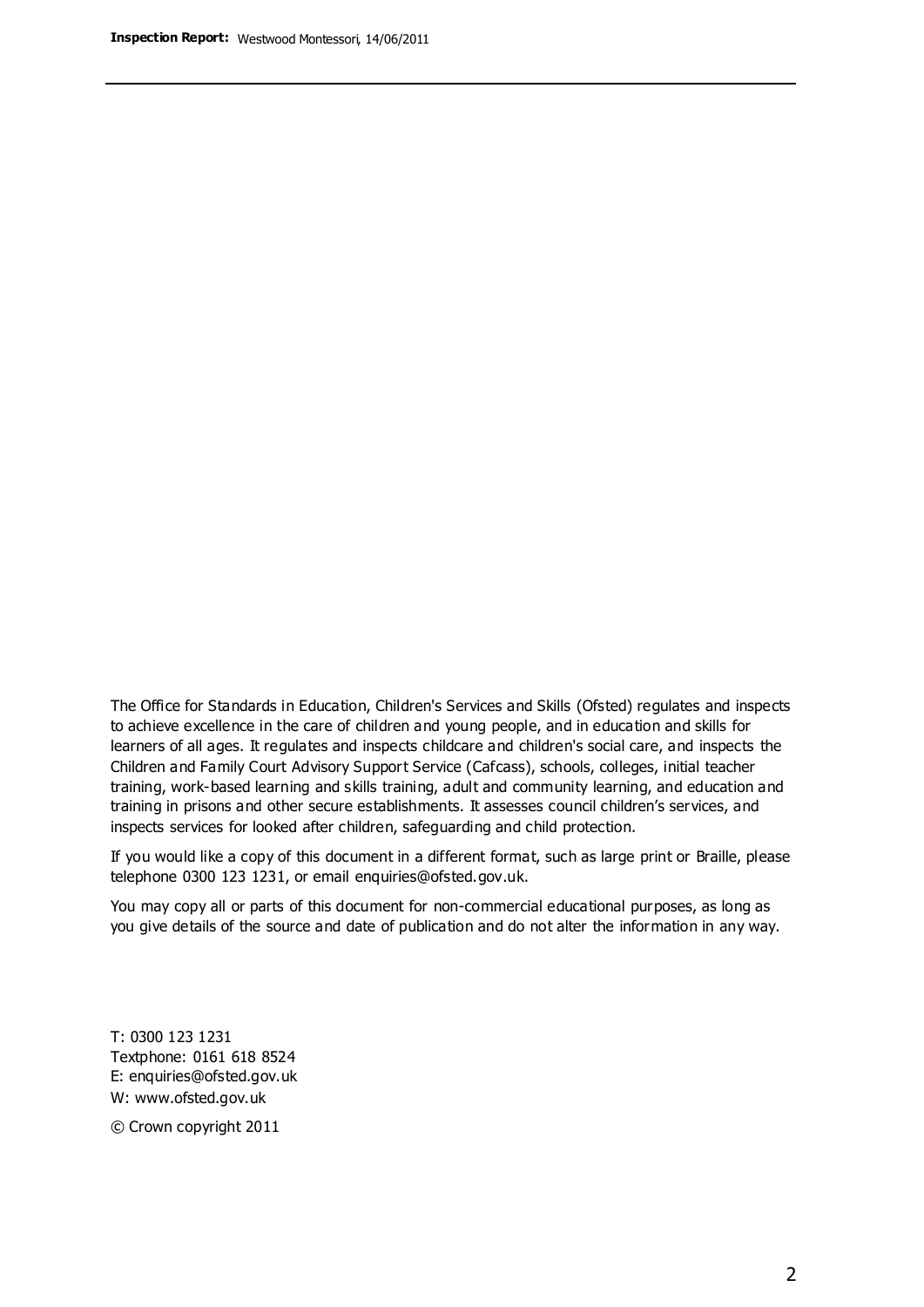## **Introduction**

This inspection was carried out by Ofsted under Sections 49 and 50 of the Childcare Act 2006 on the quality and standards of the registered early years provision. 'Early years provision' refers to provision regulated by Ofsted for children from birth to 31 August following their fifth birthday (the early years age group). The registered person must ensure that this provision complies with the statutory framework for children's learning, development and welfare, known as the *Early* Years Foundation Stage.

The provider must provide a copy of this report to all parents with children at the setting where reasonably practicable. The provider must provide a copy of the report to any other person who asks for one, but may charge a fee for this service (The Childcare (Inspection) Regulations 2008 regulations 9 and 10).

Please see our website for more information about each childcare provider. We publish inspection reports, conditions of registration and details of complaints we receive where we or the provider take action to meet the requirements of registration.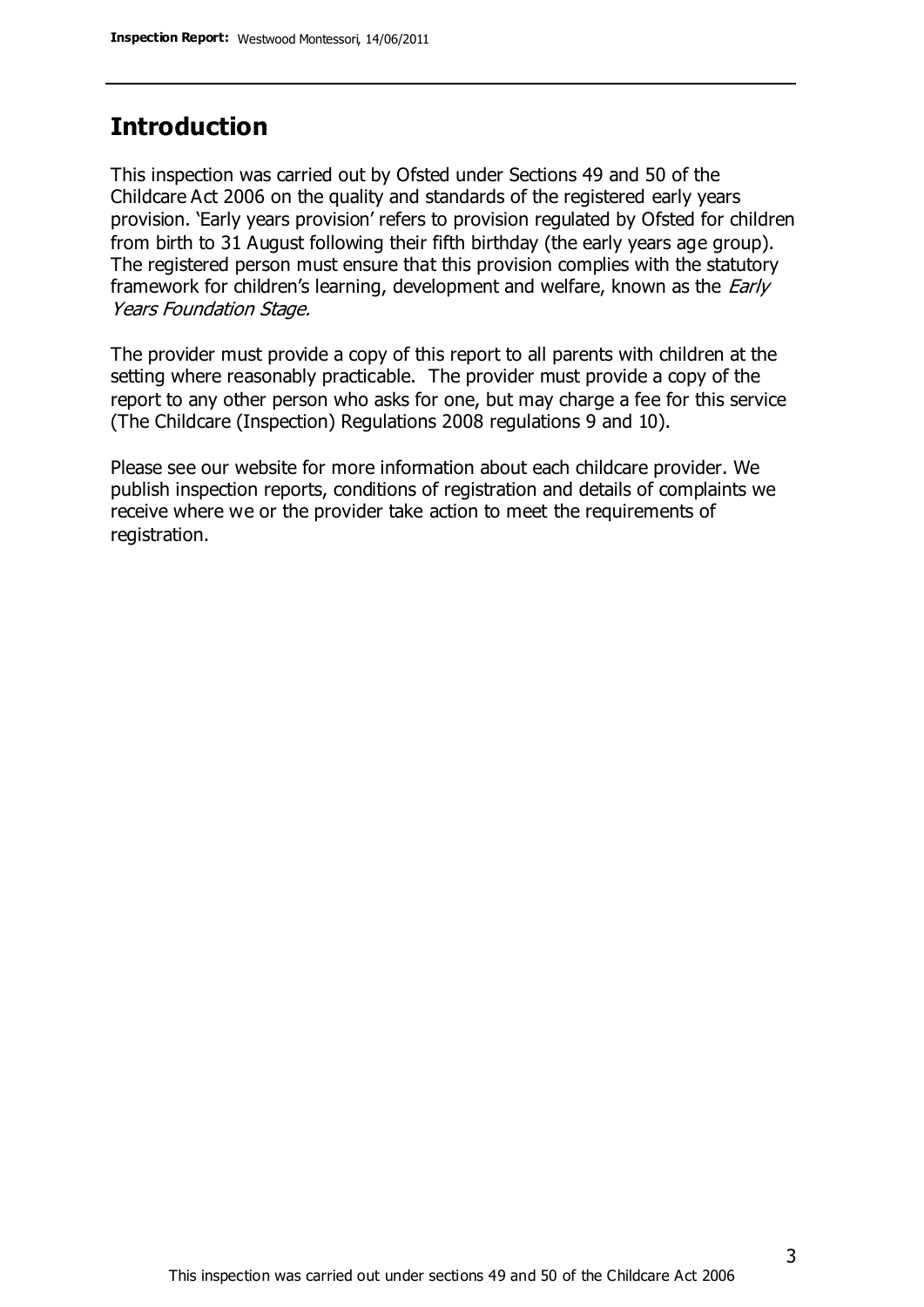## **Description of the setting**

Westwood Montessori Nursery was established in 2006. It is registered to care for a maximum of 60 children in the early years age group at any one time, of whom 12 may be under 2 years. There are currently 70 children on roll, of whom 63 are in receipt of early education funding. The nursery is accredited and quality assured under the Montessori Evaluation Accreditation Board scheme and their practice is supported by documents, such as the 'Guide to the Early Years Foundation Stage in Montessori settings' (Montessori St Nicholas, with the National Strategy and DCFS, 2008). The nursery is registered on the Early Years Register.

The nursery operates from purpose-built premises in Little Sampford, Essex. They are open each weekday from 9am until 3pm during term time and run a holiday club for three weeks in August which is open from 9am until 2pm.

15 members of staff work with the children. All members of staff hold early years qualifications above those required by legislation. Two members of staff are qualified to degree level, two hold Early Years Professional Status and two members of staff are currently working towards their Early Years Professional Status. The setting receives support from the local authority.

#### **The overall effectiveness of the early years provision**

Overall the quality of the provision is outstanding.

All staff have an exceptional understanding about the individual needs of each and every child in their care. Children are extremely safe and secure and have wonderful opportunities to learn about other cultures and customs and the natural, wider world around them. Partnerships are exemplary, both with other agencies and with parents and carers; they are significant in making sure that the needs of all children are met, along with any additional support needs. This attention to detail makes sure that children are fully enabled to make exceedingly good progress given their age, ability and starting points. Excellent attention is paid to reflective practice and self-evaluation and the setting is proactive in responding to user needs.

### **What steps need to be taken to improve provision further?**

To further improve the high quality early years provision the registered person should consider:

continue to make effective use of the local neighbourhood to further enhance opportunities for children to work alongside artists and other creative adults to advance and extend their experiences of the world.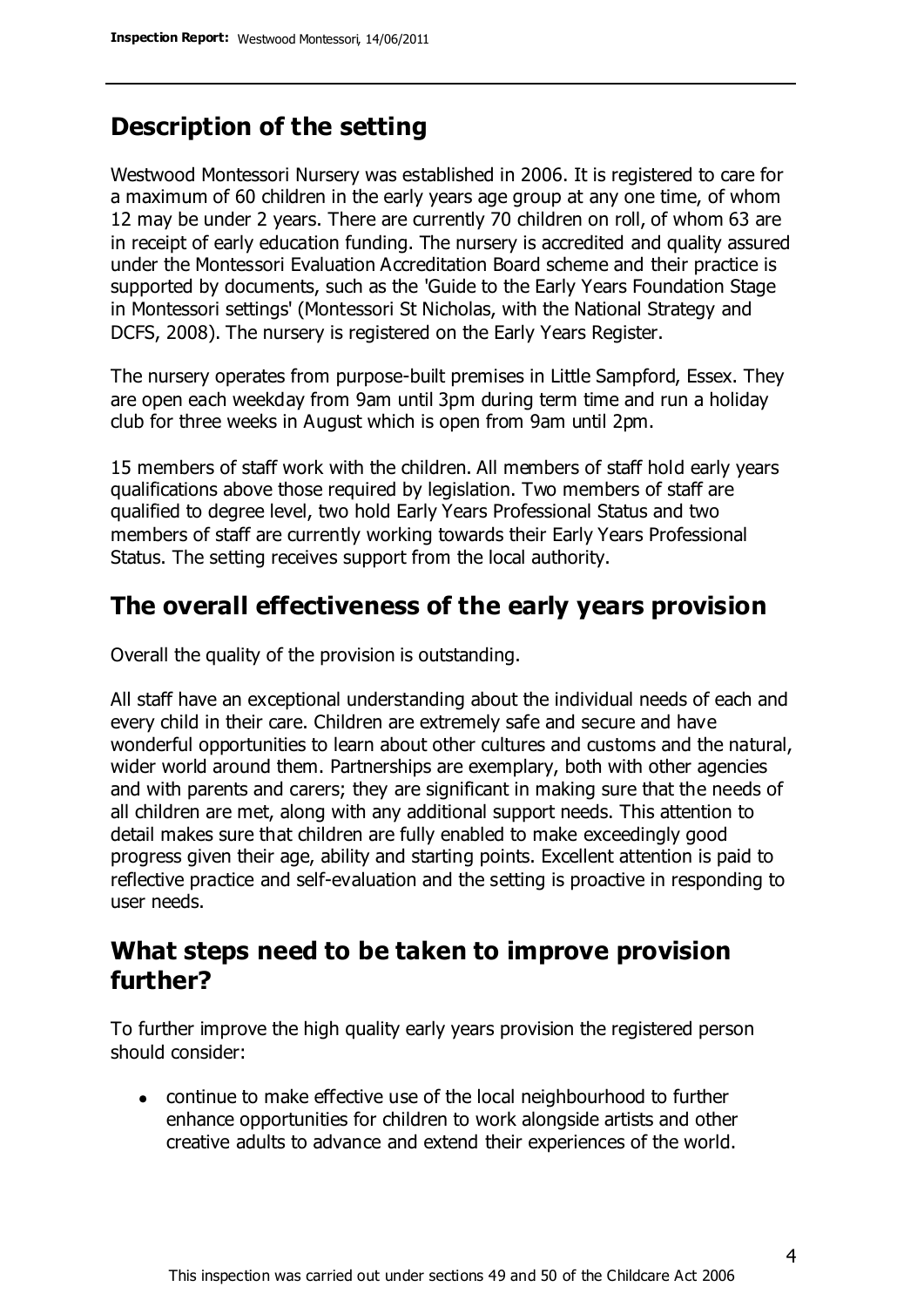## **The effectiveness of leadership and management of the early years provision**

The provider, management team and all members of staff have an extremely comprehensive awareness of safeguarding issues and how to deal with these if they have a concern about a child in their care. This makes sure that children's personal welfare is protected at all times. Attention to regular training in areas of safeguarding and health and safety provides all staff with an excellent knowledge and understanding of how to keep all children safe and secure. A wide range of extremely relevant policies and procedures, which have been personalised to the nursery, are shared fully with parents, carers and visitors and implemented robustly. This supports the smooth daily management of the nursery and makes sure that any concerns are prioritised and dealt with effectively. Children are protected by extensive recruitment and vetting procedures, including the successful induction of new staff and the continuing professional development of existing members of staff. Clear and thoughtful risk assessments are regularly undertaken in order to minimise any potential hazards to children. All records and training required by legislation are in place and updated as necessary. Furniture, equipment and resources are of exceptionally high quality and extremely suitable for the differing ages of children who attend. This consideration fully supports children in their active, free-flow investigations, learning and development. Outcomes are clearly attributed to the excellent use of resources and the extremely effective deployment of staff throughout the nursery. The environment is exceptionally conducive to leaning, both inside and outside. It is safe, very well managed and carefully looked after. The provider, management team and staff are taking well-considered steps to ensure resources and the environments remain fully sustainable.

The promotion of equality of opportunity is at the heart of this nursery's ethos and work. All members of staff are highly committed and effective in ensuring that each child is integrated well and that steps are taken to close any identified gaps in their achievements. Each member of staff has an exceptional knowledge of children's backgrounds and needs. In partnership with parents, carers and other agencies, they have introduced effective systems in order to fully support children with special educational needs and/or disabilities and those who speak English as an additional language. Superb partnership working takes place to ensure every child receives high levels of support at an early stage. There is no bias in staff practice in relation to gender, race or disability and as a result they are successful in helping children to learn about and value the society in which they live. Children make smooth transitions into mainstream school because staff take the time to develop effective working relationships with the feeder primary schools in the area. There is a cohesive approach to working and being part of their local community and this has been identified by the management team and staff as an area for continuous development. The nursery has exceedingly constructive relationships with all groups of parents and carers. Parents and carers are clearly involved in decision making on key matters affecting the nursery through well-established and highly inclusive procedures, including questionnaires and self-evaluation. Children too are involved by contributing their views and suggestions, which they do with confidence. Parents and carers are very well informed about all aspects of their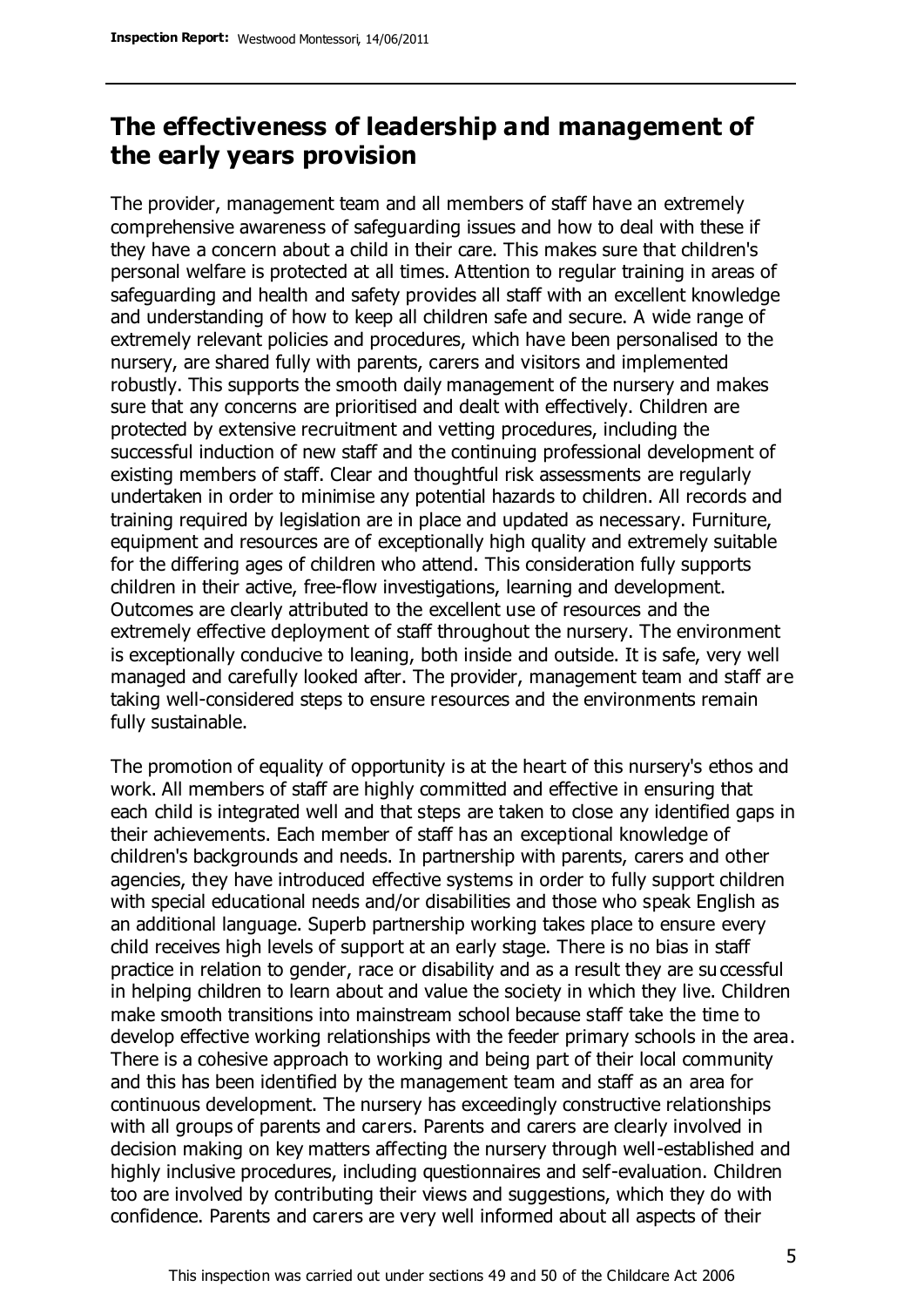own children's achievement, well-being and development. Staff provide tailored guidance and information about ways parents and carers can support their children's learning across different areas and they fully encourage them to share learning which happens at home. Parents report that staff embrace their cultural needs and respect difference. They feel safe when leaving their child and find the two way flow of communication informative and helpful, finding that as their child moves between home and the nursery the continuity of care is exemplary.

Recommendations raised at the last inspection have been fully addressed. Selfevaluation at all levels reflects rigorous monitoring and searching analysis on what the nursery does well and what it needs to improve. As a result, actions taken are extremely well targeted and have an effective impact in bringing about sustained improvement. The provider and management team are highly successful in communicating ambition and inspiring the staff team. All staff have high expectations about what they can achieve and they set very high standards which are embedded across all areas of their practice. Morale is very high and staff wholly believe in their setting and are passionate about continuing to build and improve on the services they provide.

## **The quality and standards of the early years provision and outcomes for children**

Every member of staff has a clear understanding of the practice guidance for the Early Years Foundation Stage. They effectively assess children using both the Montessori and the Foundation Stage criteria. The effective key person system fully supports each child and clearly encourages the parents and carers to be actively involved in learning that happens in the nursery. High quality observation, assessment and planning are a significant strength and as a result each child is accurately monitored and supported remarkably well. This in turns helps them to make tremendous progress towards the early learning goals. There is an excellent balance of child-initiated and adult-led learning opportunities which build on the children's imagination and participation. All members of staff are devoted to the development of sustained shared thinking by offering encouragement, clarifying ideas and asking open questions to support and extend children's thinking and help them to make connections in their learning. Children are eager to attend and clearly demonstrate that they are successfully developing the skills that will help them in the future. They play a dynamic role in their learning, offering their ideas and responding to challenges with great enthusiasm.

Children show high levels of independence, curiosity, imagination and concentration. For example, they clearly enjoy being creative and using a wide range of different media as they make Father's Day cards. They concentrate on the design and talk avidly about who their creations are for. Children also engage in opportunities to explore simple symmetry and repeating patterns as they enjoy making butterfly prints, painting one side then folding it over so the pattern is repeated. All children are eager to investigate outside and inside. They enjoy learning how to care for other living things, for instance as they observe baby chicks in the classroom or go out to feed the pigs, guinea pigs, rabbits and ducks. They learn about sustainability, growing their own vegetables, such as pumpkins,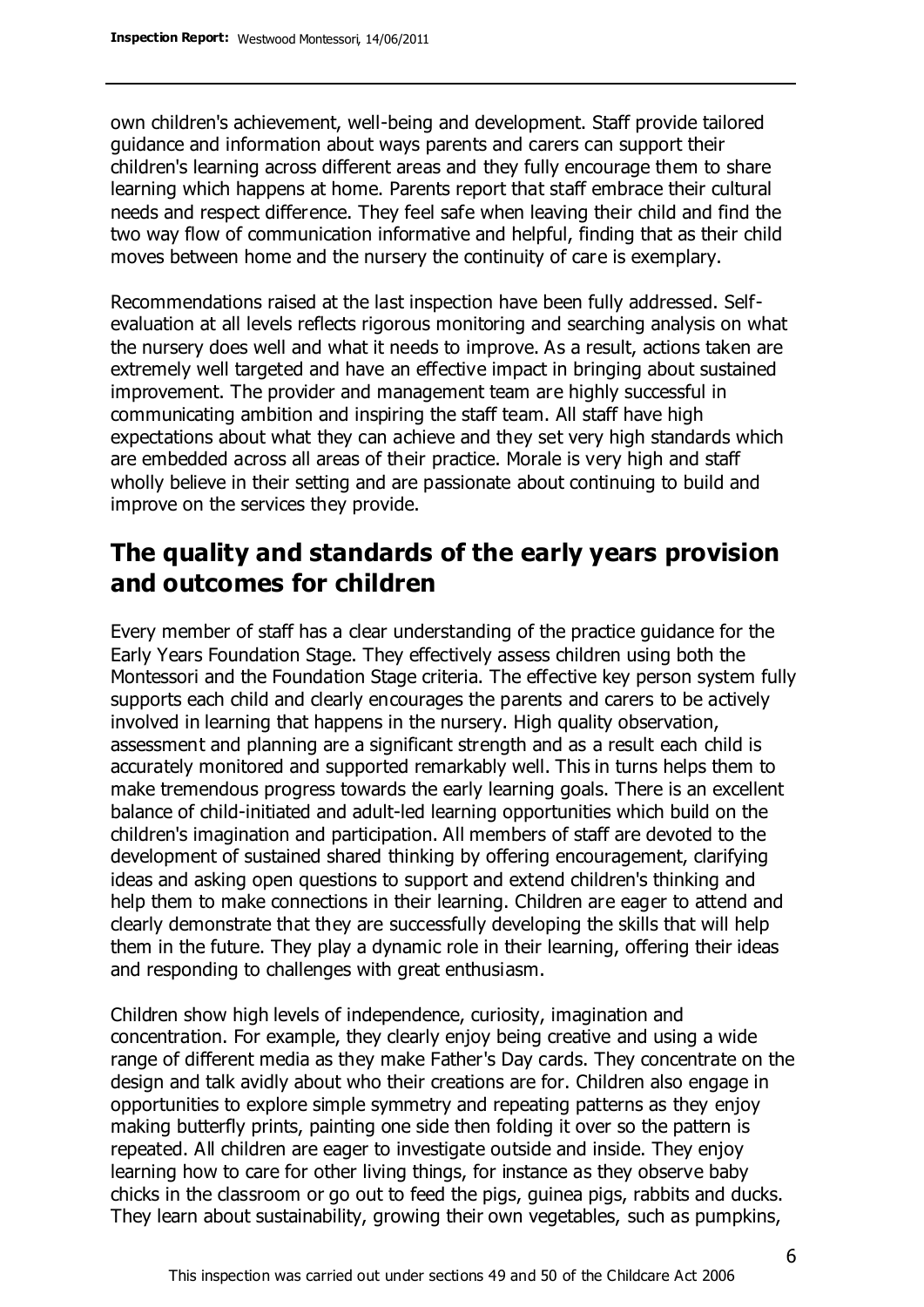potatos and broad beans. Children also discover the importance of recycling, feeding left over snack to the animals and finding out how packaging can be reused. An excellent addition to the nursery since the last inspection has been the Forest School. This innovative idea has been brought to life by the provider and staff and is now used as an invaluable learning tool, helping the children to engage in and enjoy first-hand experiences in the natural world. Children sustain attentive listening as they enjoy stories and group discussions. They confidently link sounds and letters and demonstrate key skills, such as writing their names confidently on their creations. The living willow music den provides a perfect place for the children to explore sounds through different musical instruments. Children enjoy more strenuous activities and negotiate space successfully as they play in the exceptionally well-equipped outside area. Here they are fully supported to gain a secure understanding about the importance of regular exercise as part of maintaining a healthy lifestyle. Behaviour is extremely good and emphasis is place on positive reinforcement and exploring children's emotions. This helps to raise confidence and self-esteem.

Children clearly show that they feel safe and are confident with each other and interact warmly with all members of staff. They discuss how to keep themselves safe during open discussions, where they learn about their right to be and feel safe. They also learn to handle single-handed tools with care, for instance, during snack preparation or when engaging in woodwork activities. The high quality adult interaction and exemplary organisation of routines help babies and very young children to gain an exceptionally strong sense of security. Children clearly enjoy their independence, for example, they take pleasure in preparing their own snack, selecting their named glass and plate and then clearing away and washing up afterwards, taking these excellent opportunities to extend their self-help skills. Children show an exceptional understanding of the importance of following good hygiene routines, washing their hands at pertinent times and clearly understanding why they need to do this. Babies and very young children are extremely content and settled because their individual health, physical and dietary needs are met to an exceptional standard.